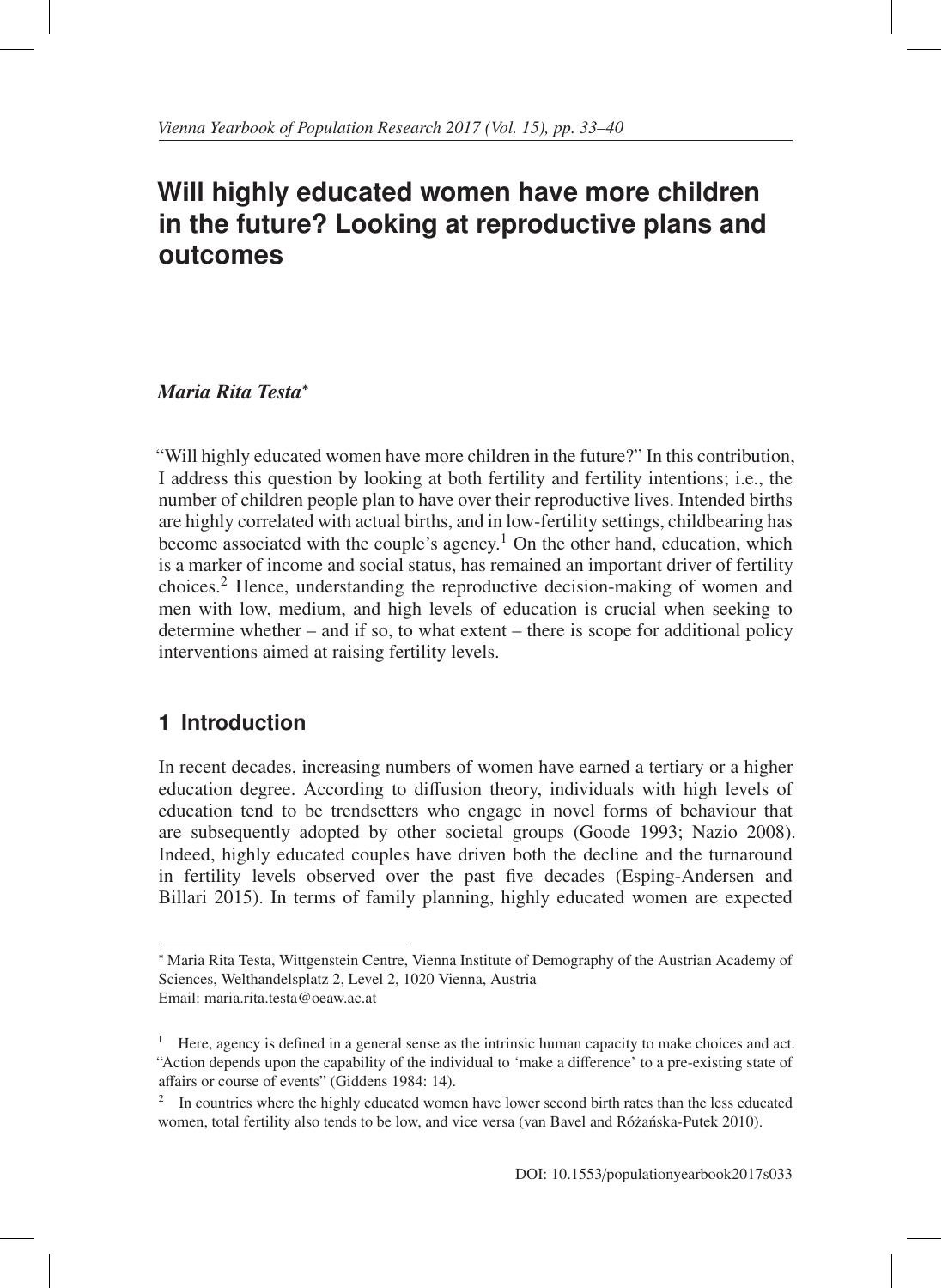to differ from their less educated counterparts. Past empirical evidence suggests that the relationship between fertility intentions and education is not necessarily identical to the relationship between actual fertility and education: i.e., that a highly educated woman is more likely than a less educated woman to end her reproductive life with fewer children than she had intended to have. This result is counterintuitive, given that education competes with childbearing, and that highly educated women and men may be expected to be more accurate than their less educated counterparts when reporting the number of children they expect to have. One potential reason for this apparent contradiction is the tendency to postpone childbearing and the parity-specific distribution of fertility intentions (Sobotka 2009). If we look at the distribution of highly educated women by their intended number of children, we see a clear clustering around the option of having two children (Testa 2012). However, official statistics show that the average highly educated woman of all cohorts and birth years has far fewer than two children (Sobotka et al. 2015). The question of whether highly educated women will have more children in the future can be rephrased as the question of whether the average highly educated woman will be able to meet her goal of having a two-child family, and will thus be able to overcome the disadvantage of starting her childbearing later in life. The issue is twofold: Will the group who started the low fertility trend continue to have fewer children in the future? How will the behaviour of the members of this group change if they become more numerous, and are thus no longer a small "elite"?

#### **2 Education and reproductive plans**

Previous studies have provided contradictory findings regarding the relationship between education and fertility intentions. Some studies have documented that highly educated women are more likely than their less educated counterparts to say they want to have or are planning to have a large family (e.g., Heiland et al. 2008; Mills et al. 2008); while other studies have found that better educated women have lower completed fertility levels than less educated women. These apparent discrepancies suggest that unplanned births or early childbearing are the reasons for the higher fertility levels among less educated women (e.g., Musick et al. 2009; Hayford 2009; Hayford and Guzzo 2016). A woman in a high-status occupation may plan from the beginning of her reproductive career to have only a small number of children (Friedman et al.1994), or she may decide later to have fewer children than she had initially planned (Iacovou and Tavares 2011). In general, better educated women are more likely than less educated women to say they want to have their first child later in life (Berrington 2004). This tendency to delay childbearing may cause a woman to end her reproductive life with fewer children than she had initially intended to have, either because of declining fecundity with age, or because of competing activities (Morgan and Rackin 2010). Recently, scholars have suggested that the relationship between education and fertility – and, presumably, fertility intentions – is positive in those countries in which institutional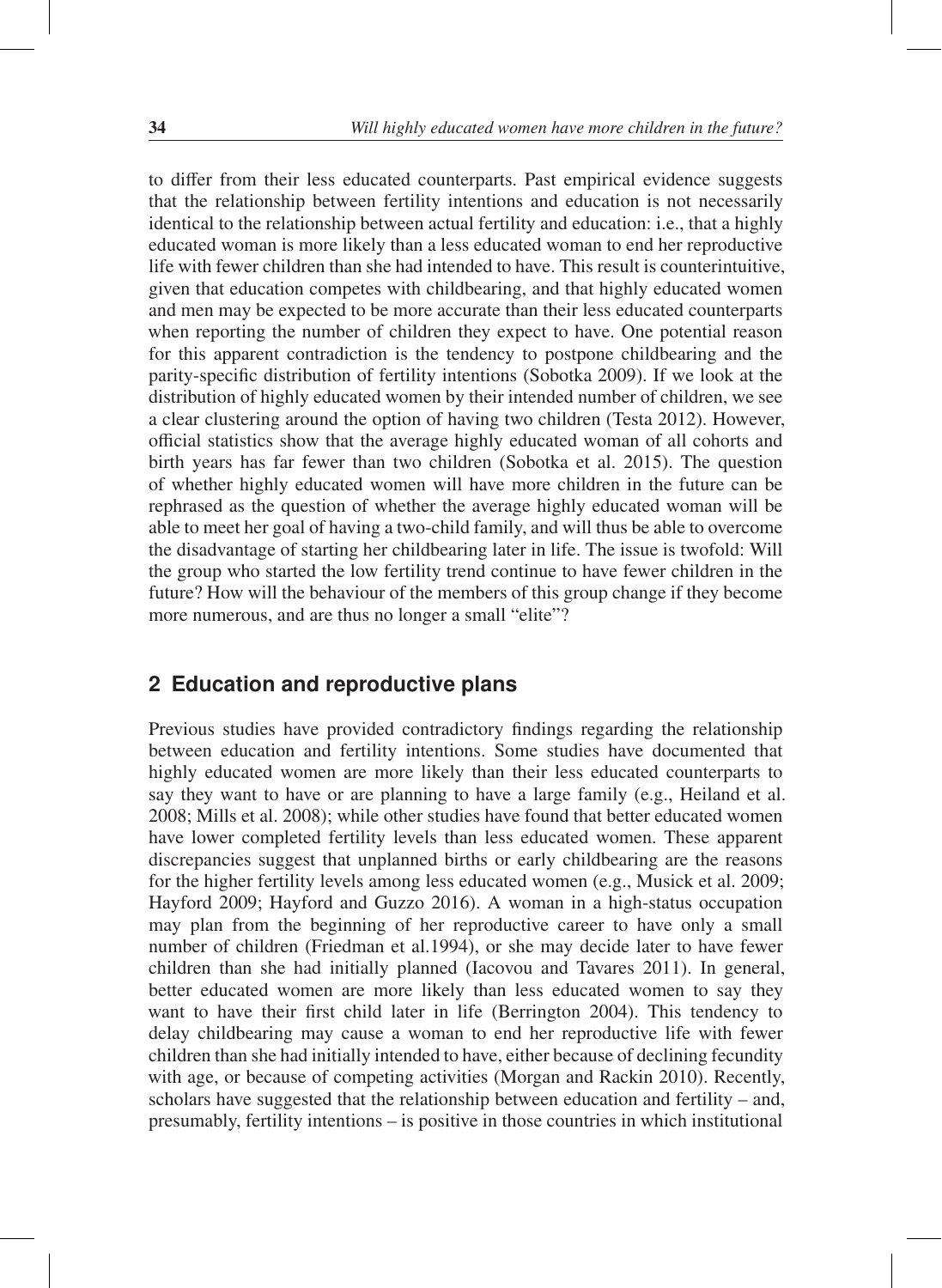arrangements support the compatibility of work and family life, as well as gender equity in the family and in the labour market (Hobson and Oláh 2006; Matysiak 2011; Neyer 2013). A multi-level analysis conducted in the 28 countries of the European Union (Testa 2014) demonstrated that women of reproductive ages tend to invest more in both human capital and family size if they live in an institutional context that supports work-life balance; that is, in a country where having a career and having children are not seen as mutually exclusive choices. Interestingly, this study has suggested that both being highly educated and living in a country with a high share of college educated women are positively associated with wanting to have one or two children. A hypothesis that stems from this empirical evidence asserts that supporting the reconciliation of work and family life for highly educated women of advanced reproductive ages might have positive spill-over effects for highly educated women who have yet to complete their reproductive careers (Testa 2014).

#### **3 Educational differences in intended and actual childbearing**

When making assumptions about future trends in fertility among highly educated women, the first issue to consider is whether these women want to have more children than they currently have. In earlier research, I demonstrated that highly educated women are no less likely than their less educated counterparts to say they want to have two children (Testa 2012). The intention to have a two-child family is the predominant norm among women and men of all educational levels. One explanation for the near-universality of this normative level is that there are specific reasons for wanting to have one or two children that are shared by people of all social strata: i.e., the desire to become a parent and the desire to ensure that the first child has a companion. An alternative explanation for the prevalence of the twochild norm is that after controlling for age, highly educated women and men are more likely than their less educated counterparts to be *observed* at relatively early stages of their reproductive careers, since they tend to delay childbearing, and are thus unlikely to have started realising their fertility plans. Thus, the lifetime fertility intentions of highly educated people are artificially inflated, especially if they are being monitored at low parity levels (zero or one child). Meanwhile, less educated women at parity zero are more selected; i.e., they may be less family oriented or they may have yet to encounter the obstacles and experiences that lead many women with children to reduce their initial intentions. If this discrepancy is not merely the result of a selection bias, the relatively high fertility intentions expressed by highly educated women may be seen as a sign that their fertility levels could increase in the future. If we assume that the fertility levels of the highly educated will converge with the fertility levels of their least educated counterparts, we may expect that in the years to come, fertility levels will increase, especially in countries in which the fertility gap between educational groups is large, like the Eastern European countries (among the female cohorts born in the 1960s, the difference in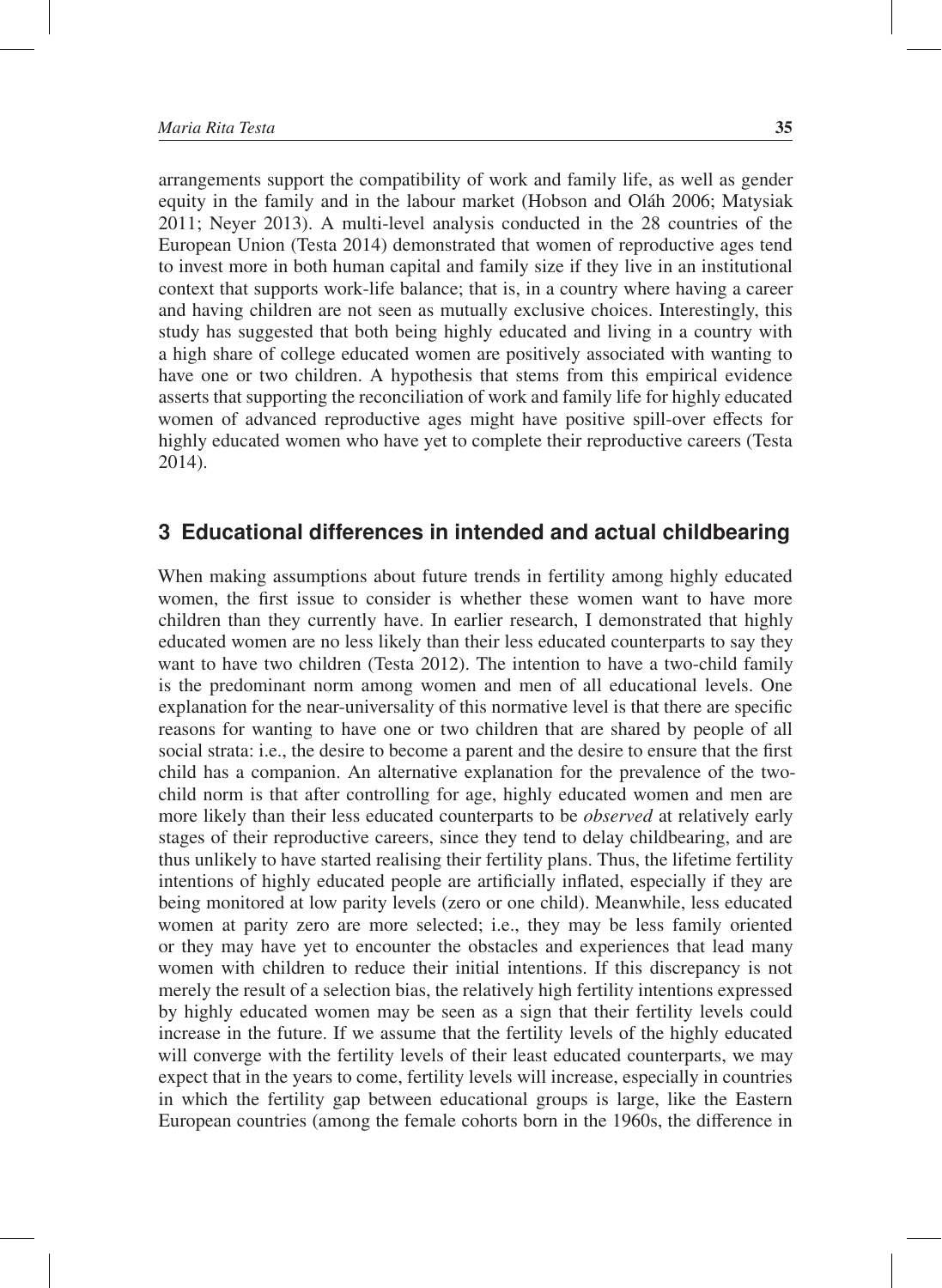the number of children born to women with high and with low levels of education is almost one child in Poland, Slovakia, Romania, and Russia); and will be lower in countries in which the differences in fertility levels by education are smaller, like the Scandinavian countries (the differences in completed fertility range from 0.04 in Finland to 0.17 in Norway). Interestingly, for the cohort born in 1972, the countries with the largest differences in completed fertility by education are those with the lowest completed fertility levels; while the countries with the smallest differences in completed fertility by education are those with the highest completed fertility levels (Sobotka et al. 2015).

#### **4 Forces supporting a positive education-fertility link**

Prior to the fertility transition, there was a clear positive relationship between social status and the number of surviving children. With the decrease in infant mortality — a trend that began in the higher social classes in almost every country — and the subsequent decline in fertility, a negative or neutral status-fertility relationship emerged (Skirbekk 2008). In recent years, there has been a negative relationship between educational attainment and first births, mainly due to the postponement of childbearing (see, among others, Brand and Davis 2011; Santarelli 2011; Martín-García and Baizán 2006; Billari and Philipov 2004; Rindfuss et al. 1996). This trend is attributable in part to the conflict between enrolment in education and childbearing (Blossfeld and Huinink 1991). Higher income couples tend to want their children to reach at least the same levels of social and economic status as they have; which may mean having fewer children, and at a later stage of life (Dalla Zuanna 2007). Another potential causal mechanism could run in the opposite direction: women who have children while still enrolled in education are less likely to achieve a high level of education (Cohen et al. 2011).

By contrast, a positive relationship between education and fertility after the transition to parenthood has been documented in several countries (Hoem and Hoem 1989; Hoem et al. 2001; Köppen 2006; Gerster et al. 2007; Kravdal and Rindfuss 2008). The sign of this association has been attributed to the effect of "uncontrolled" unobserved heterogeneity, which is interpreted as *family proneness* (Kravdal 2001; Kravdal 2007; Kreyenfeld 2002). According to this interpretation, once a woman has decided to become a mother, education has a positive effect on her propensity to have an additional child. Thus, a woman with strong family proneness may be expected to interrupt her working career to devote herself to childbearing and childrearing. Importantly, failing to account for such a self-selection mechanism in parity-specific modelling would result in biased estimates that suggest that there is a positive relationship between a woman's education and the progression to a second (or higher) birth order. Scholars have also offered substantive arguments for why a highly educated woman might have a greater propensity to have an additional child than a less educated woman. For example, a highly educated woman may have a relatively secure position in the labour market, as better educated women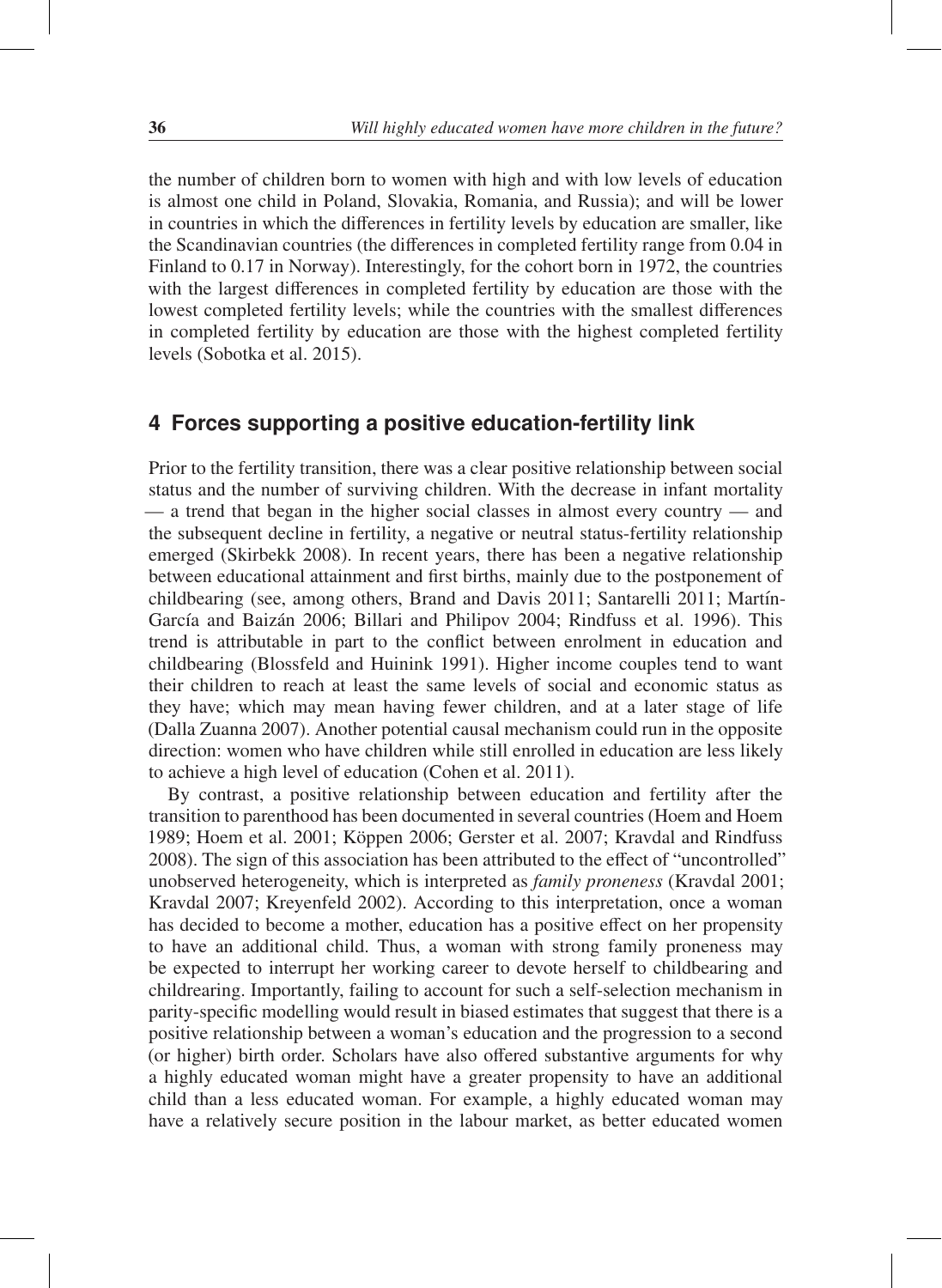are especially likely to have a protective labour contract, a flexible work schedule, or a stable position in the public sector (Esping-Andersen 2013). In addition, a highly educated woman may have a relatively high family income that allows her to outsource child care (Ermish 1989). Moreover, a highly educated woman may be especially likely to appreciate the emotional returns of parenthood, given the diffusion of more child-friendly preferences among "cultural elites" (Kravdal 2001). Other scholars have argued that some highly educated women may not be as career-oriented as is commonly assumed (Sobotka and Testa 2006); and that these women are especially likely to be in a gender-equal relationship, which is known to stimulate the formation of a second birth intention (Mills et al. 2008) and the progression to higher birth orders (Brodmann, Esping-Andersen and Güell 2007; Duvander, Lappegård and Andersson 2010).

All of these arguments suggest that the increase in the number of highly educated women does not necessarily imply that a decrease in third birth order fertility is inevitable. In Italy, for example, education has been found to have a positive effect on the propensity to have an additional (a second or a third) child among women born in the northern regions of the country in the 1970s and the 1980s. This finding supports the claim that both the decline and the turnaround in fertility levels are driven by the same social group: i.e., highly educated couples (Impicciatore and Dalla Zuanna 2016). An analogous situation might be observed in other European and low-fertility settings (Esping-Andersen 2009; Esping-Andersen and Billari 2015).

## **5 Concluding remarks**

I conclude with some reflections on the expectations for fertility among highly educated women in light of the literature, the empirical evidence, and the hypothesised mechanisms outlined above. First, a further postponement of motherhood among highly educated women may be predicted, as we can assume that highly educated women will continue to condition their start of childbearing on the achievement of other life goals, like finding stable employment or getting married. This is particularly likely to be the case in countries that have been severely affected by economic crises, and thus have high unemployment rates (Goldstein et al. 2013), increasingly precarious employment arrangements, and financial challenges (Testa and Basten 2014). Cohabitation, especially in the form of a prelude to marriage, can smooth the negative education-fertility link, even though fertility is still more likely to occur within marriage (Hiekel et al. 2014). It is difficult to make any predictions for the future use of contraception. Research conducted in the US has shown that unintended or miss-timed fertility is still more prevalent among women with low than with high levels of education (Hayford and Guzzo 2011). A similar observation has been made for Italy, where it was found that the transition to a third child is often unplanned among women with low levels of education (Castiglioni et al. 2001). Second, it may be expected that highly educated women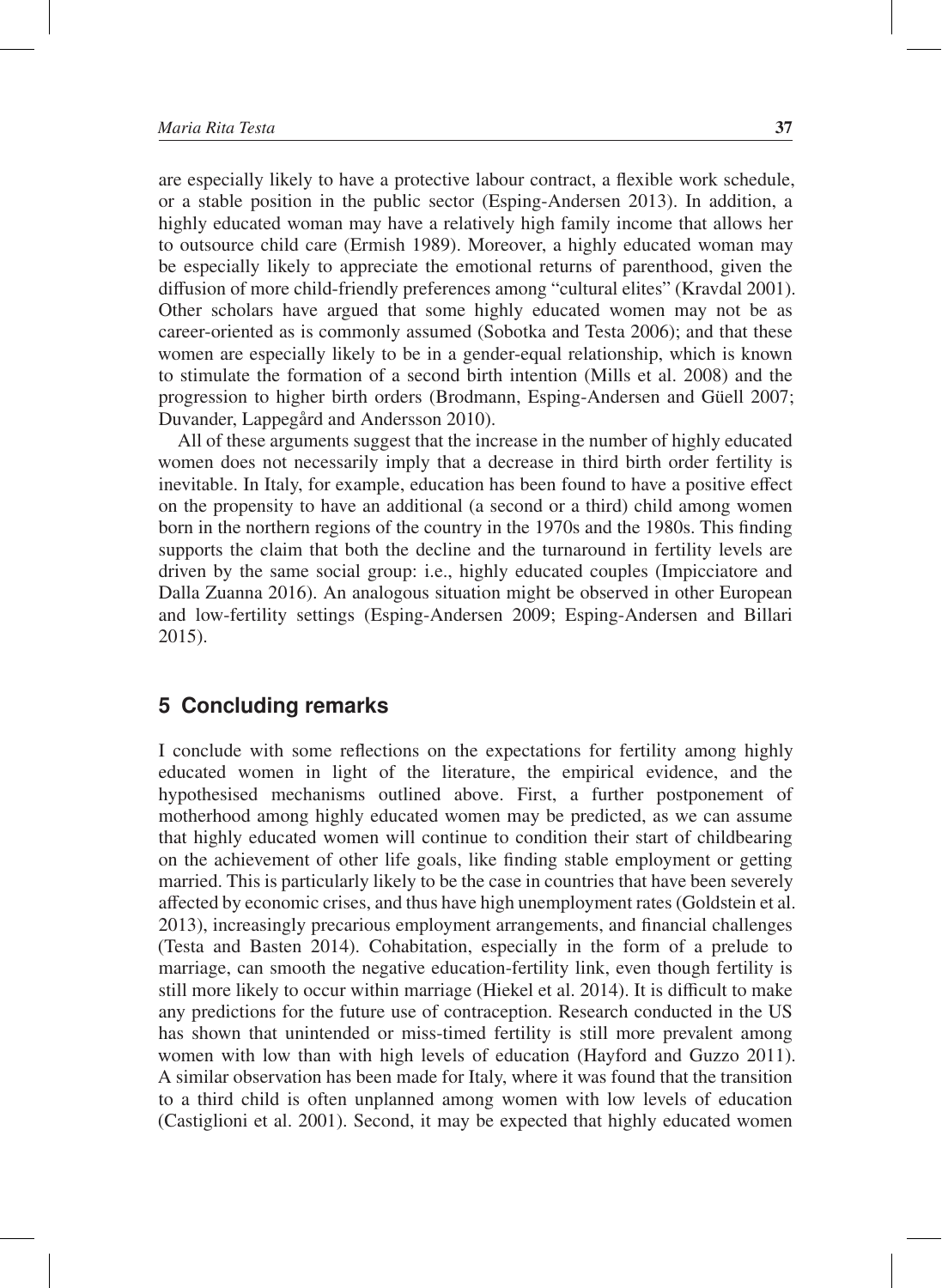will become more likely to have two or more children if the incomplete gender revolution – i.e., the revolutionary change in women's roles proposed by Esping-Andersen (2009) – evolves into a completely gender-equal system in which partners with similar levels of education will both pursue careers and evenly share in home production. Facilitating the reconciliation of work and family life and promoting gender equality in the family and in the labour market might help to resolve the role conflict that seems to be at the heart of the persistently low fertility levels in ageing societies. However, in predicting future fertility trends, it is important to consider the migration backgrounds of highly educated women. Having a high educational level increases an individual's ability to meet settled fertility targets, but having certain capacities and the skills necessary to master one's life in a given geographical context does not necessarily translate into having these skills in other socioeconomic, cultural, and geographical contexts (Wingens et al. 2011).

#### **References**

- Berrington, A. 2004. Perpetual postponers? Women's, men's and couple's fertility intentions and subsequent fertility behaviour. *Population Trends* 10: 9–19.
- Billari, F. C. and D. Philipov 2004. Education and transition to motherhood: a comparative analysis of Western Europe. *European Demographic Research Papers*, No. 3. Vienna Institute of Demography/Austrian Academy of Science.
- Blossfeld, H.-P. and J. Huinink 1991. Human capital investments or norms of role transition? How women's schooling and career affect the process of family formation. *American Journal of Sociology* 97: 143–168.
- Brand, J. and Davis, D. 2011. The impact of college education on fertility: Evidence for heterogeneous effects. *Demography* 48(3): 863–887.
- Brodmann, S., G. Esping-Andersen, and M. Güell 2007. When fertility is bargained: second births in Denmark and Spain. *European Sociological Review* 23(5): 599–613.
- Castiglioni, M., Dalla Zuanna, G. and M. Loghi 2001. Planned and unplanned births and conceptions in Italy, 1970–1995. *European Journal of Population* 17(3): 207–233.
- Cohen, J. E., Ø. Kravdal, and N. Keilman 2011. Childbearing impeded education more than education impeded childbearing among Norwegian women. *Proceedings of the National Academy of the United States of America* 108(29): 11830–11835.
- Dalla Zuanna, G. 2007. Social mobility and fertility. *Demographic Research* 17(15): 441–464.
- Duvander, A. Z., T. Lappegård and G. Andersson 2010. Family policy and fertility: fathers' and mothers' use of parental leave and continued childbearing in Norway and Sweden. *Journal of European Social Policy* 20(1): 45–57.
- Esping-Andersen, G. 2009. *The incomplete revolution. Adapting to women's new roles*. Cambridge: Polity Press.
- Esping-Andersen, G. (ed.) 2013. *The fertility gap in Europe: singularities of the Spanish case*. Welfare projects. "La Caixa" Foundation, Social Studies Collection No. 36.
- Esping-Andersen, G. and F. C. Billari 2015. Re-theorizing family demographics. *Population and Development Review* 41(1): 1–31.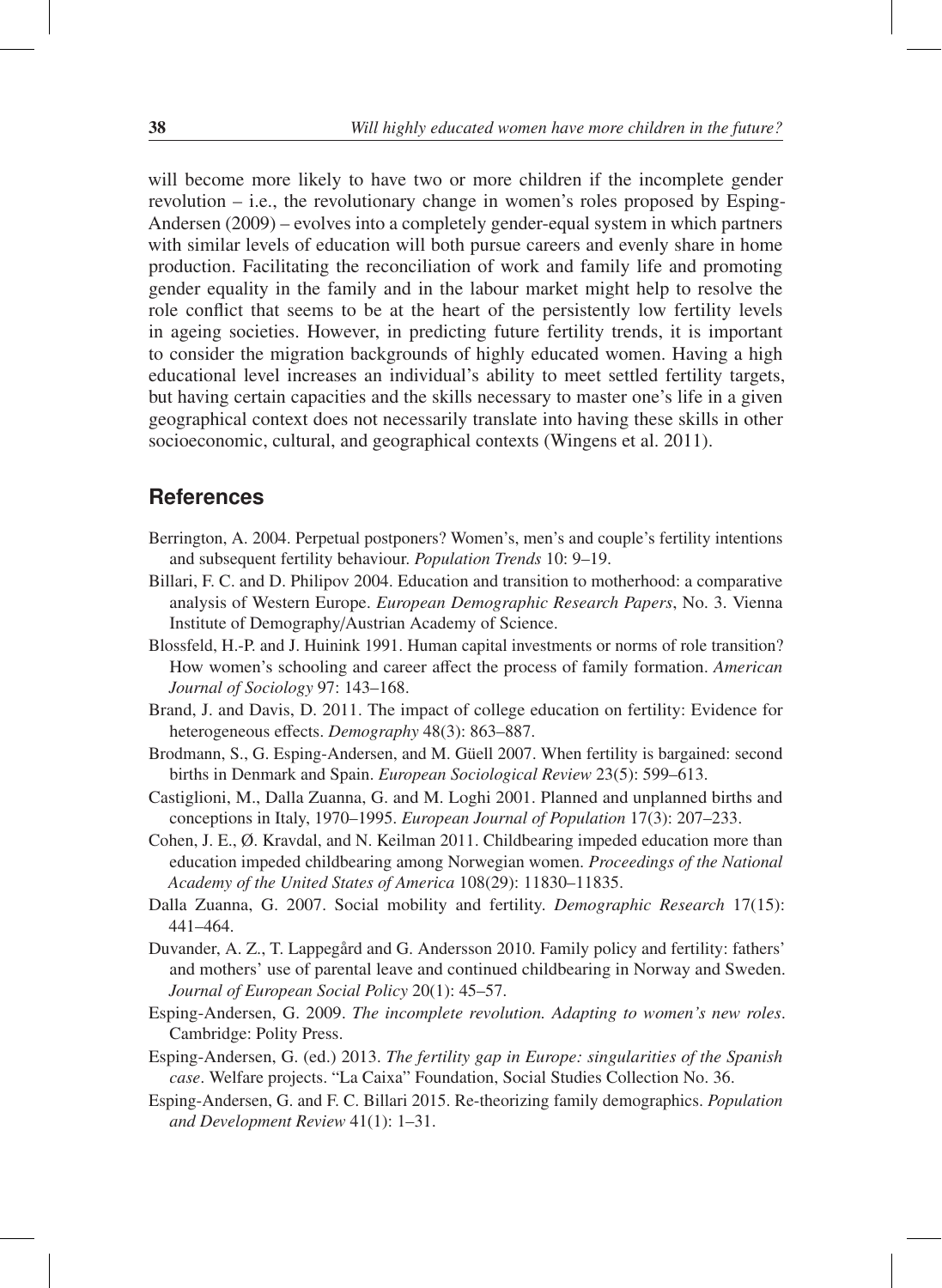- Friedman, D., M. Hechter, S. Kanazawa 1994. A theory of the value of children. *Demography* 31(3): 375/401.
- Gerster, M., N. Keiding, L. B. Knudsen, and K. Strandberg-Larsen 2007. Education and second birth rates in Denmark 1981–1994. *Demographic Research* 17(8): 181–210.
- Giddens, A. 1984. *The constitution of society. Outline of the theory of structuration*. Berkeley, CA: University of California Press.
- Goldstein, J., M. Kreyenfeld, A. Jasilioniene, K. Orsal, D. Dilan 2013. Fertility reactions to ¨ the "Great Recession" in Europe: Recent evidence from order-specific data. *Demographic Research* 29: 86–104.
- Goode, W. J. 1993. *World changes in divorce pattern*. New Haven, CT: Yale University Press.
- Hayford, S. R. 2009. The evolution of fertility expectations over the life course. *Demography* 46(4): 765–783.
- Hayford, S. R. and K. B. Guzzo 2016. Fifty years of unintended births: education gradients in unintended fertility in the US 1960–2013. *Population and Development Review* 42(2): 313–341.
- Heiland, F., Prskawetz, A., and Sanderson, W. C. 2008. Are individuals' desired family sizes stable? Evidence from West German panel data. *European Journal of Population* 24(2): 129–156.
- Hiekel, N. and T. Castro-Martín 2014. Grasping the diversity of cohabitation: fertility intentions among cohabiters across Europe. *Journal of Marriage and Family* 76(3): 489–505.
- Hobson, B. and L. Oláh 2006. Birthstrikes? Agency and capabilities in the reconciliation of employment and family. *Marriage and Family Review* 39(3–4): 197–227.
- Hoem, B. and Hoem, J. M. 1989. The impact of women's employment on second and third births in modern Sweden. *Population Studies* 43: 47–67.
- Hoem, J. M., Prskawetz, A. and Neyer, G. 2001. Autonomy or conservative adjustment? The effect of public policies and educational attainment on third births in Austria 1975–96. *Population Studies* 55: 249–261.
- Iacovou, M. and L. P. Tavares 2011. Yearning, learning, and conceding: (some of ) the reasons people change their childbearing intentions. *Population and Development Review* 37(1): 89–123.
- Impicciatore, R. and G. Dalla Zuanna 2016. The impact of education on fertility. Changes across cohorts and south-north differences. *Quality and Quantity* 51(5): 2293–2317.
- Köppen, K. 2006. Second births in western Germany and France. *Demographic Research* 14(14): 295–330.
- Kravdal, Ø. 2001. The high fertility of college educated women in Norway: an artifact of the separate modelling. *Demographic Research* 5(6): 187–216.
- Kravdal Ø. 2007. Effects of current education on second- and third-birth rates among Norwegian women and men born in 1964: Substantive interpretations and methodological issues. *Demographic Research* 17: 211–246.
- Kravdal, Ø. and R. R. Rindfuss 2008. Changing relationships between education and fertility: A study of women and men born 1940 to 1964. *American Sociological Review* 73: 854–873.